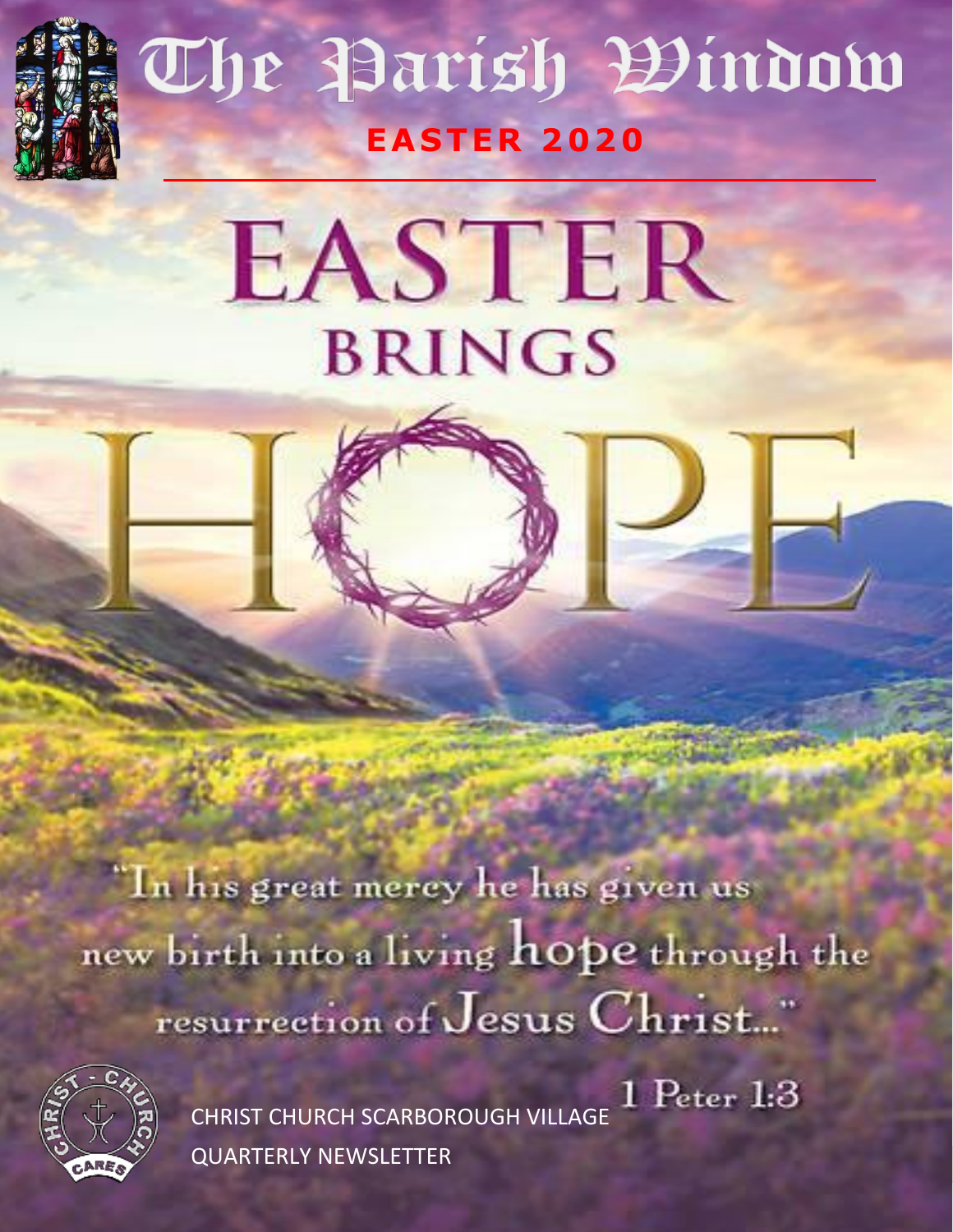# **P O N D E R I N G S F R O M P A S T O R P A M**



| <b>INSIDE THIS</b> |  |
|--------------------|--|
| <b>ISSUE:</b>      |  |

| Ponderings from Pastor |         |
|------------------------|---------|
| Pam:                   | 1       |
| Voices:                | $2 - 5$ |

**"It is spelled out for us here. He manages, because he relies on God, who, he confesses, is so powerful that he can raise the dead**."

الأراض طواطو طواطو طواطو طواطو الأ



Some of the strangest pairing of phrases occurs at the Easter place, the garden, on Resurrection Sunday. Perhaps it is due to the upheaval caused by a close pairing of death and life itself. The women who came early to the tomb that first Easter morning must have been overwhelmed by the loss of a great teacher, a great friend and a great hope: the overwhelming acceptance, love and forgiveness of God. This, of course, all died when Jesus was crucified. It was snatched from them. And then, at the tomb they meet a messenger of good news. Matthew writes: having just learned from the angel that Jesus had been raised from the dead, "they left the tomb quickly with fear and great joy". Fear and joy, a strange mix.

I just got off the phone from finding out that Altamont Community Care home has had a resident test positive with COVID19. There are two residents in Altamont that this church has been connected to pastorally, and I am grieved by this news. But I want to have hope. For them; for all of us, as we walk through the valley of the shadow of death. Especially at Easter. I want to be more joyful than fearful. Is there something we can learn about how to live in the side-by-side reality of death and life, fear and joy?

The apostle Paul is able to bear the dichotomy (a contrast between two things, especially two opposed ideas). In 2 Corinthians 1, Paul writes: "we were so utterly, unbearably crushed that we despaired even of life itself. Indeed, we felt that we had received the sentence of death so that we would rely not on ourselves but on God who raises the dead. He who rescued us from so deadly a peril will continue to rescue us; on him we have set our hope".

It is spelled out for us here. He manages, because he relies on God, who, he confesses, is so powerful that he can raise the dead. Paul elaborates. It is God who rescues us and God on whom we can set our hope. Paul is not dismissing the harsh realities of life, even life as a minister of the good news. His reliance on God helps him keep going.

When I was 21, one day I noticed that I had a lump in my neck. I was living in Waterloo at the time, having just finished university, when the Dr. told me that I would need to have a

biopsy. My first thought was, CANCER. As you can imagine, I was afraid! A few weeks would pass before the biopsy was to take place and I journeyed from faith to despair. Despair. A bleak destination with fear doing the driving and leading to a dead end. My faith in God had taken a back seat, or more likely, it was even further away, alongside the spare wheel in the trunk. I was already living like I had the sentence of death. The fear caused me to be drained of life. Cancer was not just the elephant in the room of my mind, it was a whole zoo. Then, one day, as the appointment got closer, I was waiting at the bus and I decided to talk to God about my fear. Really talk and really listen. A verse was brought to mind: "to live is Christ, to die is gain". I had lost sight that whether I lived or died I was God's. He loved me and He would take care of me. In that moment, I believed in the truth of this and life returned to me. Right there and then, regardless of the biopsy. Fear and death did not win.

Then, the night before I went for the biopsy, I asked my Bible Study group to pray/lay hands on me, which they gladly did.

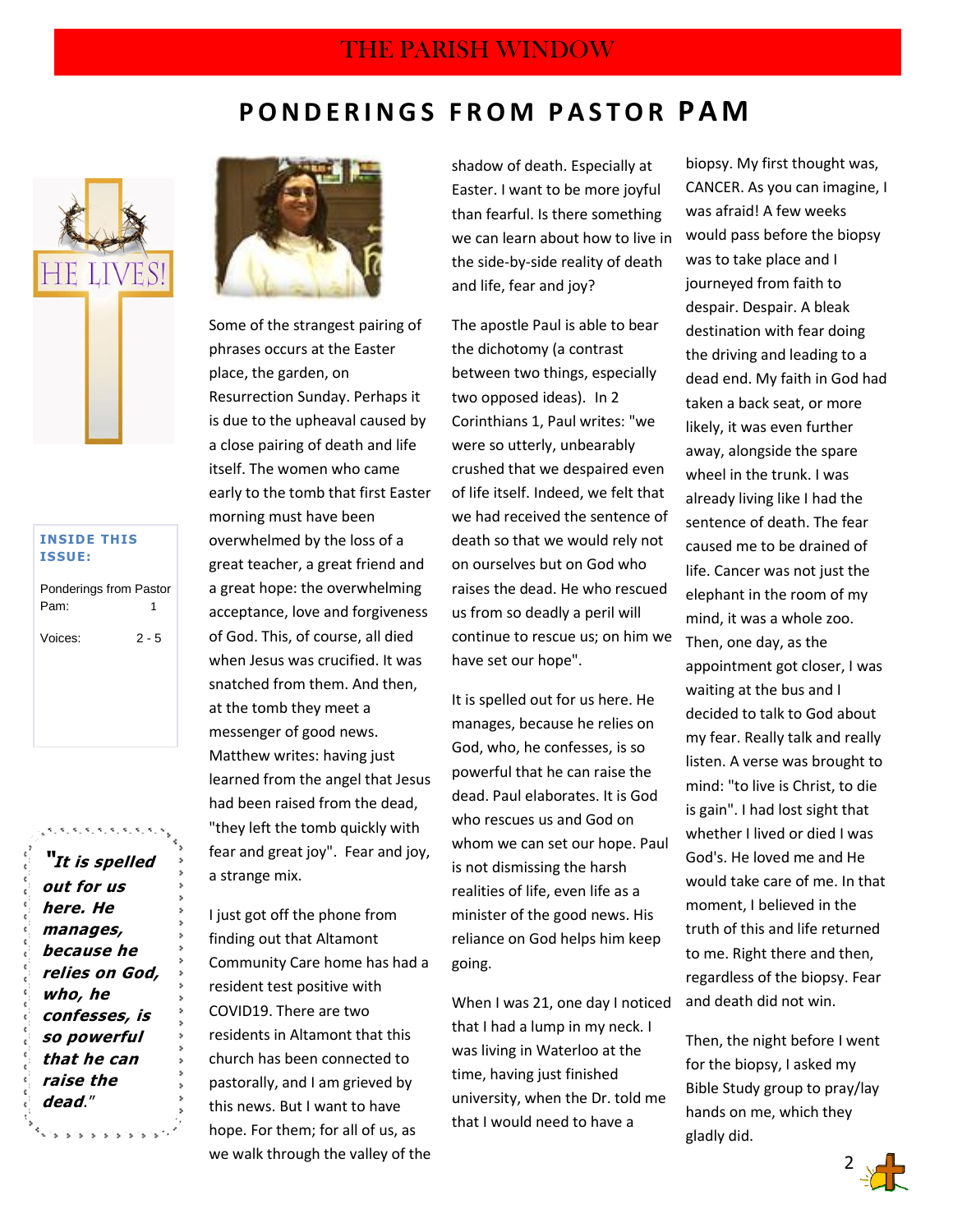Ponderings continued…

The next day I actually had trouble finding the lump on my neck. I didn't think too much of it. When I went into the doctor's office he could not find the lump. Of course, he did not proceed with the biopsy and I have not had a problem with it since.

How do we rely on God who raises the dead? We do this by living. By not letting the fear of death take any space in our hearts. We keep giving our wayward hearts to the living God and asking for life, for the resurrection life of Jesus. I pray that we would have the grace to hold onto life, to be thankful for life, and live it as fully as possible, even in these times of physical distancing. Thank you God for being real. And for making a real difference in our lives.

Pairings. I am reminded that fear and trust are opposites. Trusting God is the antidote to fear. As we await the antidote to the virus, a needed vaccine, let God be the antidote to your fear.

#### **Your Priest and Pastor Pam**



# **BUSY – BUSY**

I **am busy, busy, busy, said the bee, I shan't be home for dinner or for tea. It will take hours, hours and hours, to visit all these flowers, I am so busy, busy, busy, said the bee**. (Something recited in school)

Coincidence or what that we are forced to slow down during this Lent? We now have more time to grow closer to our Lord. More time to read His word, more time to say prayers. No excuses now.

Take time to be holy, speak oft with thy Lord;

Abide in Him always, and feed on His Word.

Make friends of God's children, help those who are weak,

Forgetting in nothing His blessing to seek.

Matthew 6:6: But when you pray, go into your room, close the door and pray to your Father, who is unseen. Then your Father, who sees what is done in secret, will reward you.

Prayer is our personal connection with God. Reading the Bible tells all we know about God and how He wants us to be.

Yes, this is so inconvenient for those who think that they need to be out there going at the speed of light. "At all times and in all places give thanks to the Lord". Stay strong, steadfast, and faithful because He is always with us even unto the ends of the earth is His promise to us.

**Finally, brothers and sisters, whatever is true, whatever is noble, whatever is right, whatever is pure, whatever is** **lovely, whatever is admirable, if anything is excellent or praiseworthy—think about such things.** Philippians 4:8

We have enough time on our hands to incorporate some of this into our day, our lives.

#### **Jeanette Khan**



#### **And the Cock Crowed by May Hill**

Our rooster crows at break of day. A shrill and strident call. He has no time for lie-a-beds – His crowing wakes us all.

Our rooster heralds break of day; Then thousand others too. A lusty chorus in the dawn, Their cock-a-doodle-do.

When roosters crow of break of day I wonder, do they know The solemn part one had to play In Easter long ago?

#### **Submitted by: The Rev'd Canon J. Boutheon, Deacon**



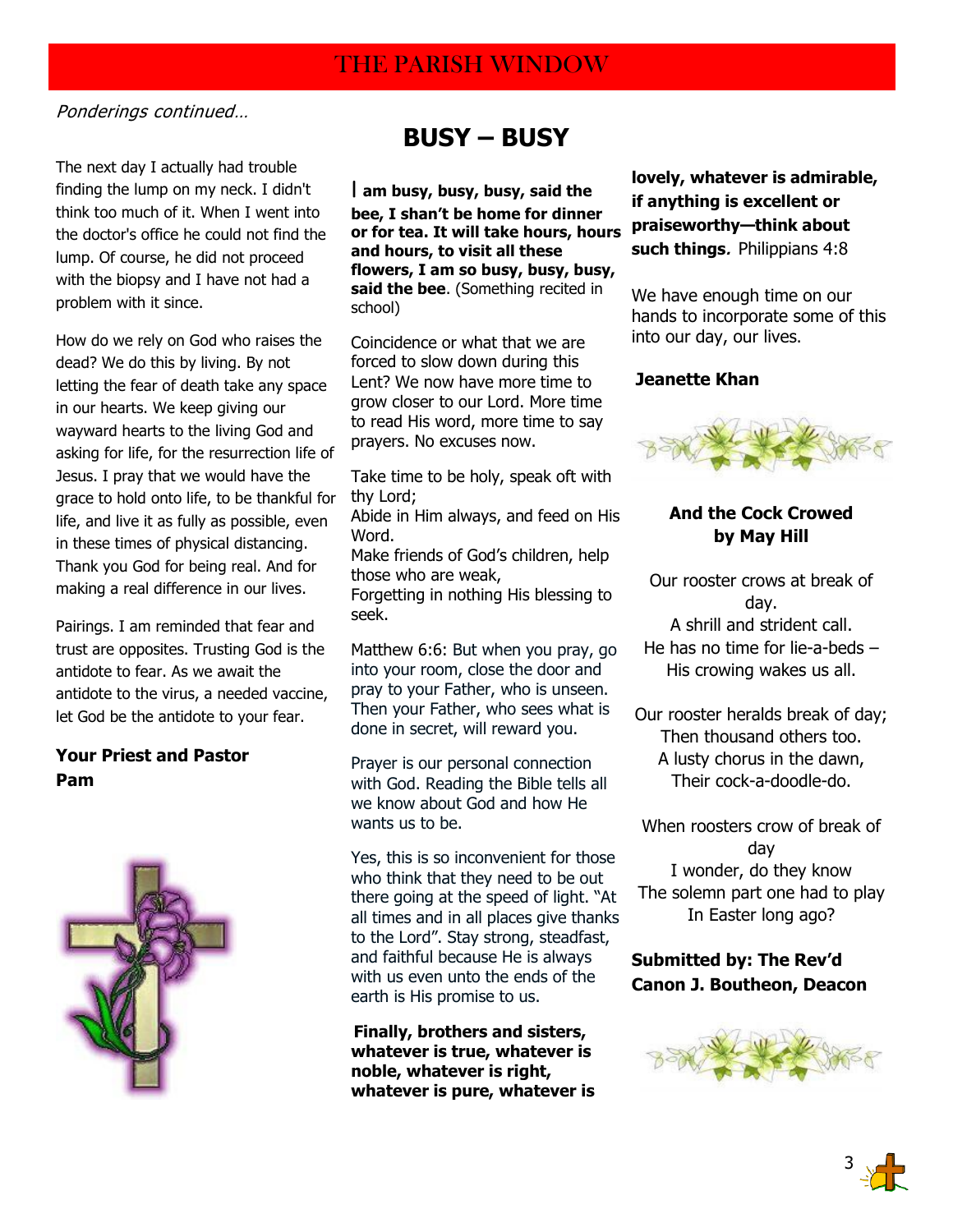# **AN EASTER MESSAGE FROM FATHER ROY**

+That morning – in the garden - Mary met the resurrected Jesus -recognizable –Jesus told his disciples, "I am going to prepare a place for you." And he did – for them – and for our friends who have  $died - and for us. +++I'm not$ sure what that means to you  $$ but let me tell you what it the end of a physical life  $-$  it's a momentary transition from one kind of life to another. My mother and father – Audrey's mother and father – no longer live in this fragile island home we call 'earth' – they have moved into another of God's spaces – where time and dimensions are different –we call that space heaven. And they are at rest. Then  $-$  on that final day – the Day of The Lord

–they-and we-shall be resurrected into what scripture calls "a new heaven and a new earth." That's part of what resurrection means to me – the promise of eternal life after earthly death. But it also means eternal life NOW.

means to me. Death is not just invitation – given personally by +++Resurrection is a gift to us – of a new life. But it's also an Jesus – for each one of us to be an active player in the continuing saga of God and his people. Not just to listen to the story of the resurrection – but to experience it in our own lives. Jesus asks us to celebrate Easter by becoming his earthly body in our world of today.

> + to travel the road of compassion that he travelled

 +to make his footsteps our footsteps-his way our way.

 + to continue his journey of love, with him by our side.

++++Each step will be taken in faith –in a sure trust that God empowered Jesus to rise from the dead – that the strength of his resurrection can be our strength  $-$  that the power of the Holy Spirit is our power –that the wisdom of his teaching is our wisdom – that the peace of a full human life is our peace –that the joy which comes from his love, is our love. That is 'eternal life now' – given to us to share with Jesus – and with each other. Alleluia! The Lord is risen! The Lord is risen indeed!

And he's here with us today! AMEN.



4

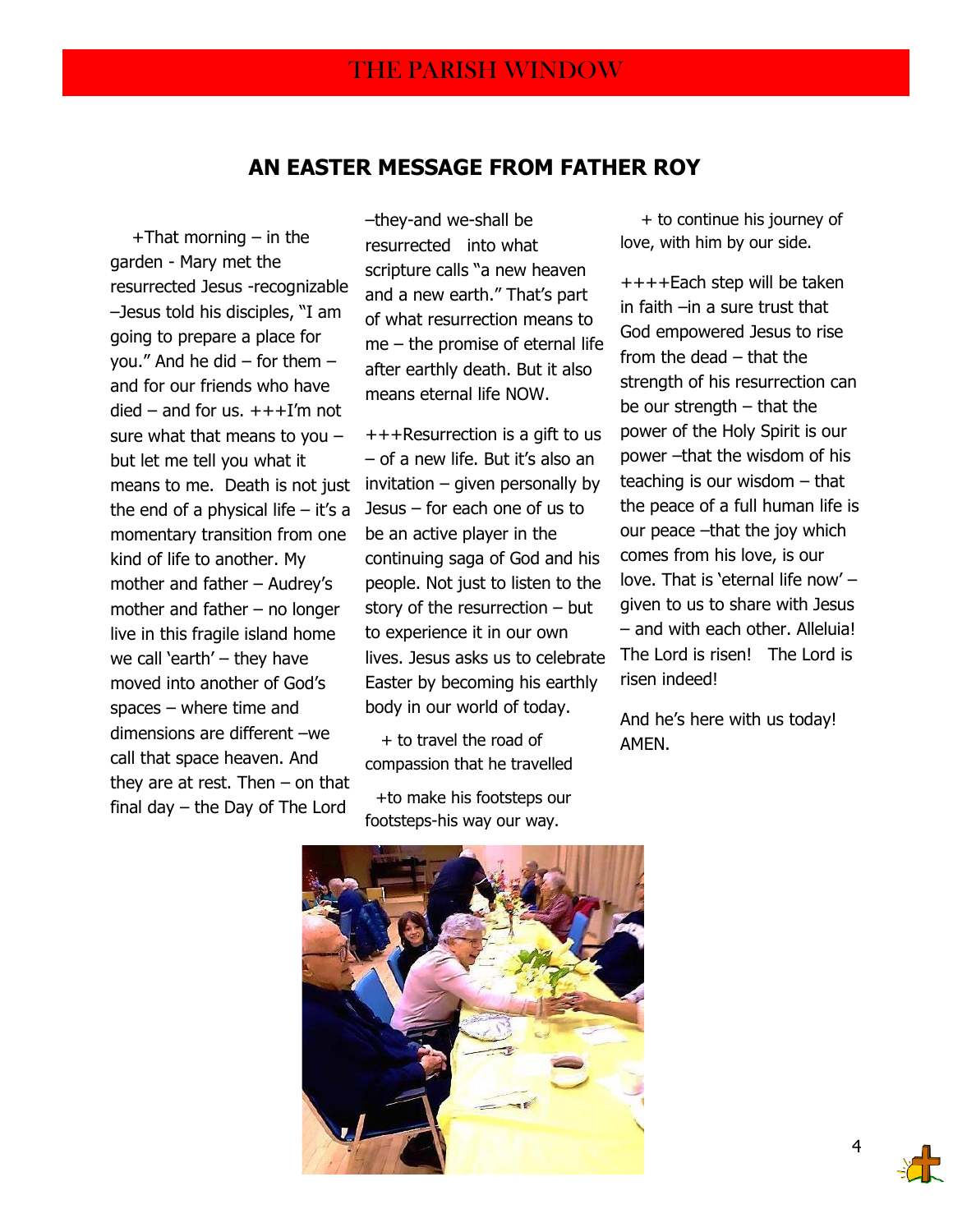# **Are you ready?**

Easter Sunday marks the biggest celebration of the year for Christians. It is the very crux of our faith; without Easter, there would simply be no hope for everlasting life with God. On Easter, we celebrate Jesus' victory over death, his coming again into the world of the living. Yet, 40 days after the joyous celebration of His resurrection, Jesus ascended to Heaven (Acts 1:9). But before his ascension, Jesus promised he would come again (Mark 14:3).

Many over the years have tried to predict the day Jesus will return. Some enthusiastically predicted December 2012. But December 2012 came and went. Others now predict the end is drawing near and that the coronavirus pandemic only marks the beginning of it. But the truth is, try as we may, we will *never* be able to predict it for Jesus himself did not know (Mark 13:32). While the actual day and time may be shrouded by uncertainty, there is one thing we can be certain of: "we must prepare, for the Son of Man will come at an hour when [we] do not expect him" (Matthew 24:44). And when he returns, we will be going about life as usual. There will be weddings taking place, people eating and drinking, farmers plowing their fields; needless to say, we will all be caught off-guard (Matthew 24:36- 44).

So if the clouds were to part today, and in a bright show of lights Jesus was to return at this very minute, what would our reaction be? Would we be the ones who would cry out "Lord, Lord!" and after one look at us, Jesus would say "I never knew you. Away from me, you evildoers!" (Matthew 7:21-23)? Or would we be the ones that Jesus would take with him, into his comforting arms?

To be sure that we are ready for Jesus' return, he himself tells us what we are to do: "Not everyone who says to me, 'Lord, Lord,' will enter the kingdom of heaven, but only the one who does the will of my Father who is in heaven" (Matthew 7:21). It is as simple as that.

So as we celebrate Jesus' resurrection this Easter, and as we wait for that day for him to come again, we must examine ourselves. Are we truly loving God with all our heart, with every aspect of our being? Are we truly loving our neighbours as ourselves, even when times are tough?

Are we ready?



#### **EASTER**

by Iris Hesselden

Easter blessings touch our hearts

As spring wakes all around. New life is filling field and tree With colour, light and sound.

Easter blessings, yours and mine, As once more earth revives, But most of all, the precious

love

Which comforts all our lives.

The Easter message gives us hope,

We know love cannot die, We keep the knowledge life goes on,

Though springtime passed by.

So share the healing and the joy, It helps our spirits climb, Go forward with a lighter

heart, Rejoice at Easter time.

**Submitted by: The Rev'd** 

**Canon J. Boutheon, Deacon**

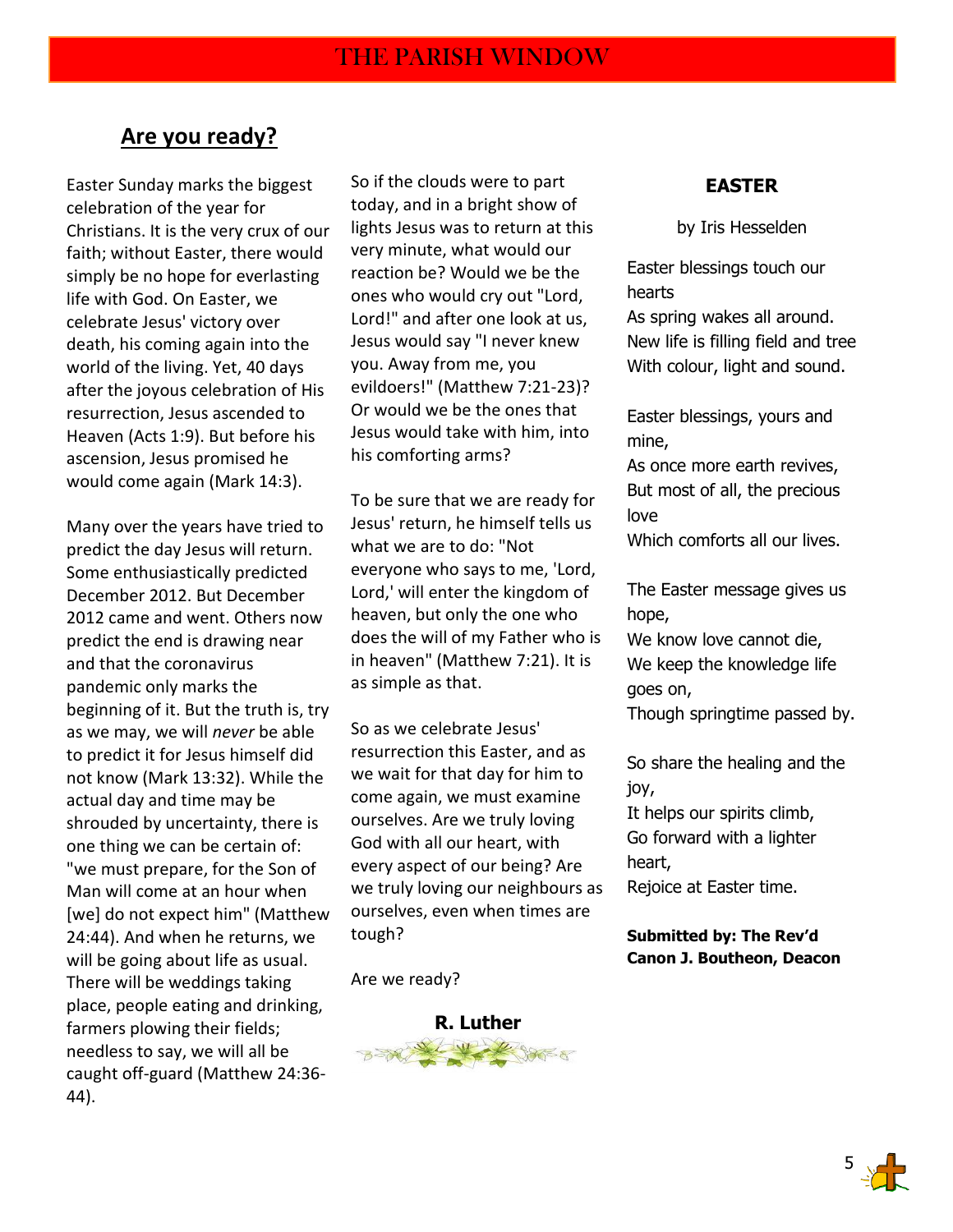#### **Alleluia! Sing to Jesus**

**1** Alleluia! Sing to Jesus; His the scepter, His the throne. Alleluia! His the triumph, His the victory alone. Hark! The songs of peaceful Zion thunder like a mighty flood;

"Jesus out of ev'ry nation has redeemed us by His blood.

2 Alleluia! Not as orphans are we left in sorrow now. Alleluia! He is near us; faith believes, nor questions how.

Though the cloud from sight received Him when the forty days were o'er, shall our hearts forget His promise,

"I am with you evermore"?

3 Alleluia! Bread of heaven, here on earth our food, our stay.

Alleluia! Here the sinful flee to You from day to day. Intercessor, Friend of sinners, earth's Redeemer, hear our plea where the songs of all the sinless

sweep across the crystal sea.

#### **SING OUT YOUR PRAISE AS WE PRAY**



You came from heaven to earth, to show the way

From the earth to the cross, my debt to pay

From the cross to the grave, from the grave to the sky

Lord I lift your name on high.



**Prayers of strength and courage for all who are actively involved in taking care of others, and healing for all the afflicted in this pandemic**.



# **Birthday & Anniversary Blessings**

to everyone who has celebrated since the last newsletter. Special shoutout to David Moses (75), James Yeo, & Dushy Manickam

#### **STILL IN CONTROL**

How can I say it is well When my voice can barely speak? How can I sing You a song In the midst of suffering? Jesus, will You meet me here? Let Your peace wash over me 'Cause I need You now more than ever

Teach my soul to sing

#### [Chorus]

My God is still in control And still He reigns on His throne Though mountains may tremble and sea billows roll I'll sing it is well with my soul My God is still in control

You have not left me alone Though the world has let me down All of my sorrow and pain I will trade it for a crown Thank You for staying with me When the night was closing in Whatever my lot, You are still God

I will sing again (Cho).

#### Bridge]

And it is well with my soul It is well with my soul It is well with my soul And it is well with my soul It is well with my soul It is well with my soul (Cho.)

#### **Mack Brock**

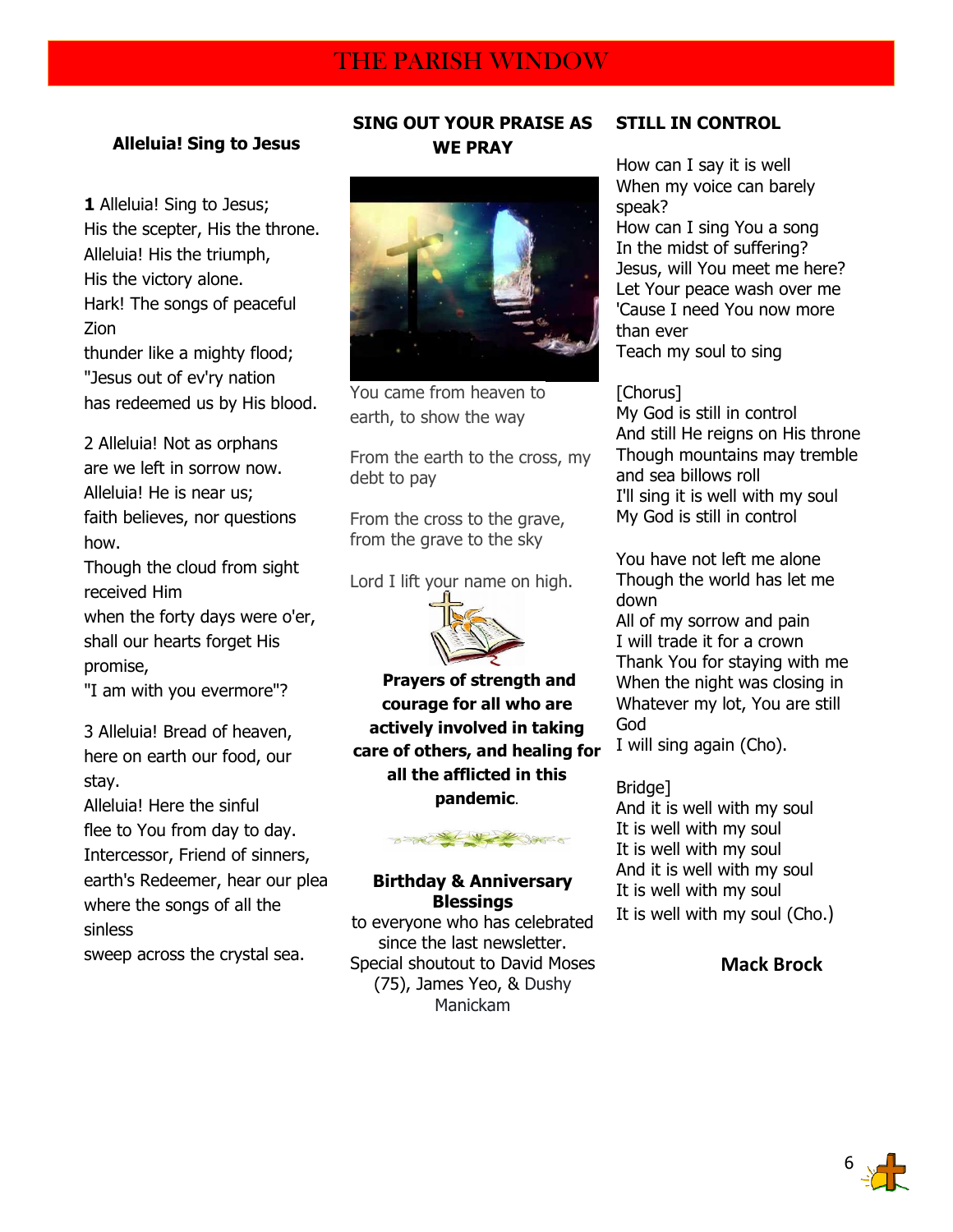#### **A MESSAGE WORTH REPEATING from The Rev'd Kirk A Kubicek**

#### **Unbind him, and let him go!**

I will never forget listening to the entire Eleventh Chapter of John read at Philip Berrigan's funeral by his wife, Elizabeth McCalister, and feeling the danger and the risk Jesus took to go to Bethany to see a friend he loved buried in a cave while there were people nearby who wanted to do him harm, wanted to kill him. As the last reading of Lent before we enter Holy Week, this year we hear this story as we continue best practices during the Covid-19 Coronavirus outbreak: to Stay Home, and when we are out of the house to practice what our bishop likes to call Compassionate Distancing: Compassionate Distancing Saves Lives.

Although one might think the main character in this story is Lazarus who is raised from the dead, I'm not so sure. Or, Jesus, who, knowing the danger of those who want to kill him, still heading back to the region of Judea to be with the friend he loves at the request of the Bethany sisters, Martha and Mary. Or, maybe it is Thomas who urges his fellow disciples, "Let us also go, that we may die with him." Or, is it the community that has been gathered in the home of Martha, Mary and Lazarus to comfort and enter into the sadness, mourning and even anger the sisters experience at their brother's death and the fact that their friend Jesus had not come when first called. Or, is it those who rolled away the stone from the cave and eventually would unbind Lazarus from the burial cloths so reminiscent of the swaddling cloths Mary wrapped around her tiny baby, or the burial cloths Jesus would soon leave neatly folded in the burial cave of Joseph of Arimathea on the day of his resurrection. Or, is it everyone of them, and everyone of us?

We, who are now "bound" by restrictions that govern our freedom to move about; fears of

contagion; sadness and grief at the already monumental loss of life, and the knowledge that this is just the beginning. And beyond all of these things that bind us and keep us bound tight there are the questions: Why is this happening? What can be done? And worst of all, who can we/I blame for all of this? Why does God allow such things like Covid-19 Coronavirus to exist to disrupt our lives, our communities and the entire world?

**We all want to hear the words, "Unbind us, and let us go…set us free!"** When the way, the truth and the life of it, the one who is Resurrection and Life is the same one who in the story risks his own safety to be with us who, like Lazarus, like the sisters Martha and Mary, are bound up tight in their loss, sadness, fear, anger, grief and death.

Martha shows us a way. When she hears Jesus is at the edge of town, she gets up and leaves the care and comfort of the community surrounding her and marches out to meet Jesus where he is and lets him have it: If you had been here sooner, my brother would not have died. But even now I know that God will give you whatever you ask of him. We need to do this. We have to let it out and acknowledge our fear and our grief. If God in Christ is who we think he is, he can take it. He can take our anger, our sadness, our fear, our grief and hold it all, and transform it all as he does with Martha. He reminds her and us, "I am resurrection and I am life. Do you believe this?" Yes, she says, I believe you are the Christ! She binds herself unto God in Christ.

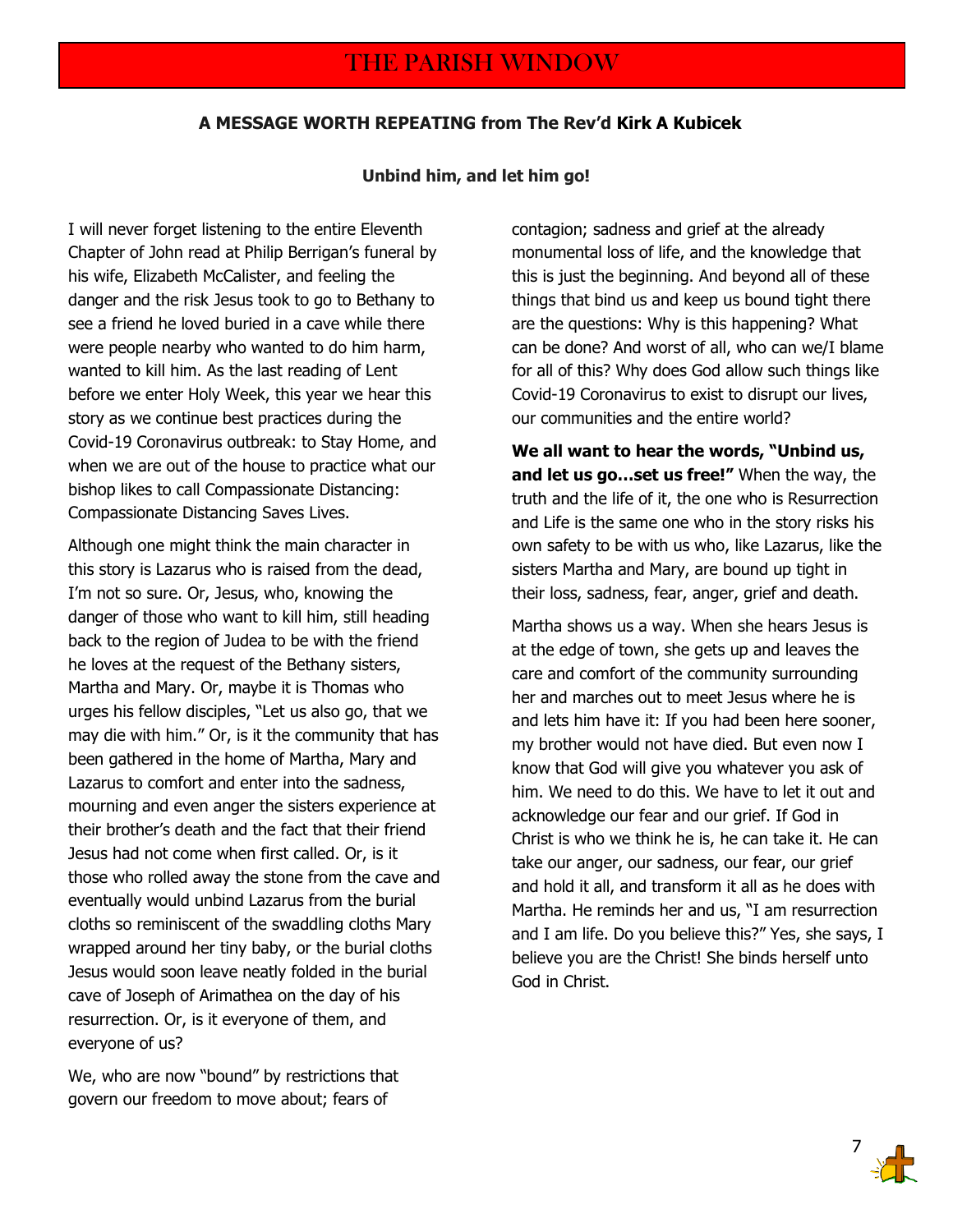The power in this story is that it reminds us that **The promise of resurrection does not lie in some future event, but that in Christ and with Christ it is here, now.** Life is here now. Resurrection is here now. Christ is here now having

burst the binding of his three-day prison. When the mystics among us remind us to Be Here Now, we are to remember Life and Resurrection are Now. And it is Martha, this practical woman of the household, who is first in John's story to proclaim in no ambiguous terms, Yes, Lord, I believe. We are to remember; we are all Martha. And in the midst of all our anger, fear, grief and uncertainty that for now forces us to live together in new ways, Christ who is Life, and Light, and Resurrection and Love is here now, if only we will Be Here Now and not let ourselves be distracted by the all the chaos and controversies keeping us from our experience of The Living God right where we are. **We need to Stay Calm, Stay Connected and Stay Church.** For it is as Jesus says at the beginning of the story: **God will be glorified by going to the heart of the suffering community.** He is already here and always has been. Instead of being bound by the chaos and danger and sorrow that surrounds, we need to roll away the stones that keep us in our caves, and bind ourselves to God in Christ.

One final thought. As I stood alone in St. Paul's Episcopal Church in Rochester, NY, there was a gigantic stained glass window of Charity: A woman like Martha, larger than life, striding forward as if out of the window, forward past all trouble, forward with Christ, and with a banner waving about her that proclaims, "Faith, Hope and Charity, abide these three, but the greatest of these is Charity!" Charity is the King James translation of Love – and reminds us that Love always means going beyond yourself to others, to otherness. That is how we are to be the character at the heart of this story and in this time in which we feel bound.

Allowing ourselves to be unbound allows us the freedom to think beyond ourselves and reach out in prayer and service to others who are also feeling bound up at this time.

**Love alone overcomes fear and is the true foundation that lasts**. Faith, hope and love, abide these three. But the greatest of these is

Love! Unbind us and set us free to bind ourselves unto God in Christ in Love and Charity!

(You can see more by The Rev'd Kubicek as well as his profile on his blog Sermons 'n' Things)

**EASTER** word search **JEASTERQRBMA** EKLOWNABFUNP LCDEFGAXZNXR L H E I S R I S E N J I YPGORQINMYKL BNGGOOSEALLA ECHOCOLATEMB ADUDEFGLNPNC NQNRGSPRINGD **SRTSRTBLNPOE** EIEIACANDYOF **GAMESZSHRING** KKICSKKBALLH **RESURRECTION** SUNDAYIMARCH Can you find these words? **EGG HUNT** JELLYBEANS RESURRECTION **EASTER BUNNY BASKET SPRING SUNDAY FUN** CANDY **GRASS MARCH** HE IS RISEN CHOCOLATE GAMES

8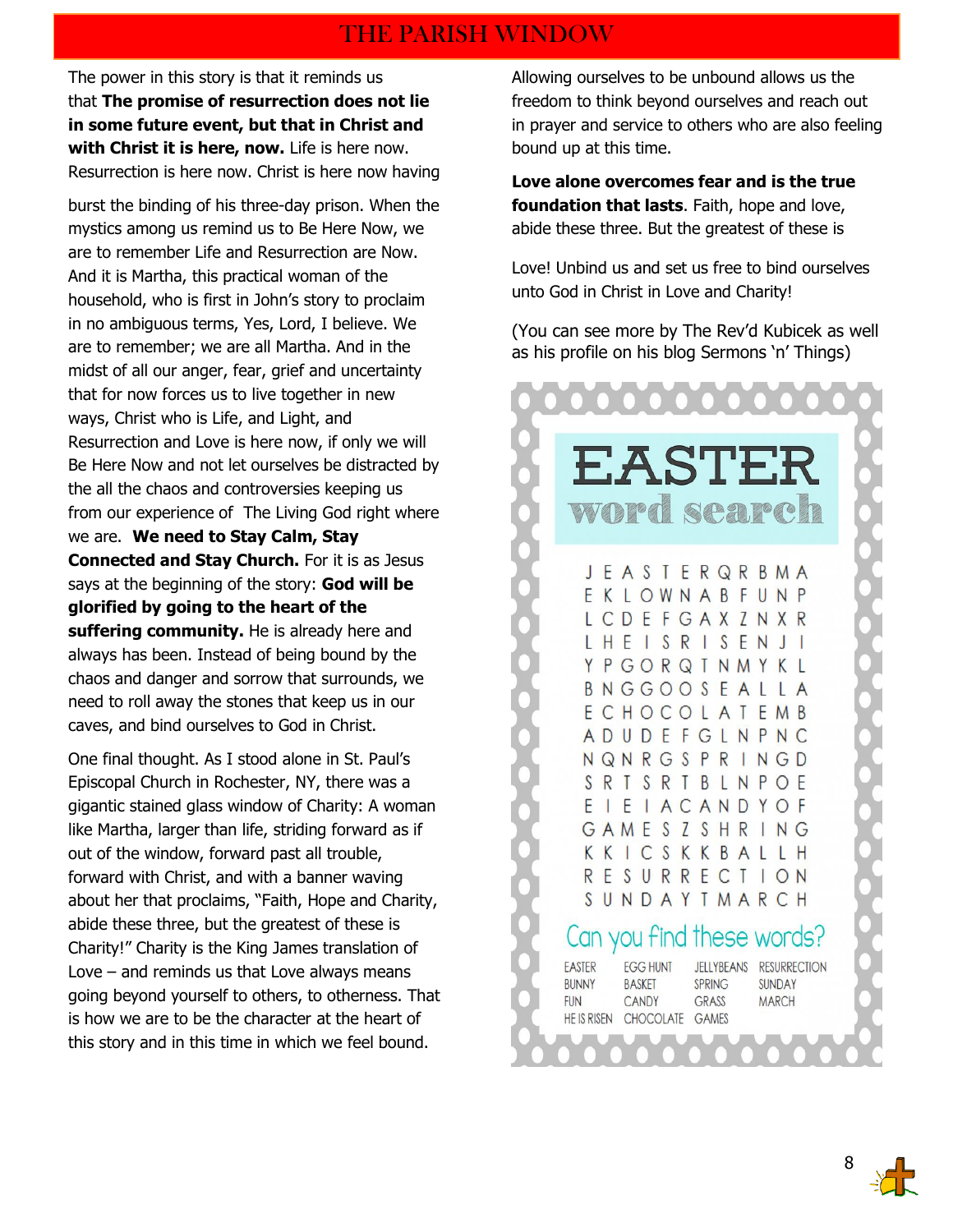

# **CCSV QUARANTINE CHURCH SERVICES**

For those who are able to be online, I hope that you have enjoyed the services/resources that have been provided on our website at

# [www.christchurchscarborough.com](http://www.christchurchscarborough.com/)

We will continue to provide a Sunday service. In order to have a greater variety of voices, we are asking for your participation. If you have a phone that has recording capability and, if you are able to record yourself doing the Scripture reading or the prayers, please let Pastor Pam know by emailing [ptrondson@gmail.com.](mailto:ptrondson@gmail.com) Thanks to all who have made the online services possible!



# **CCSV Deacon's Cupboard**

While several food banks in our area are presently closed, the CCSV food bank is OPEN FOR BUSINESS.

Our volunteers are there on Thursday mornings from 9.30 to 10.30 to offer mostly non-perishable food items and other supplies (read: toilet paper) to those who find themselves in need at the moment through loss of work or other unexpected circumstances.

As we expect that demand will rise over time, we are also happy to accept donations in cash or in kind to help support this increasingly vital ministry. For more information, call Deacon Jacquie at 416 264- 4726

or [jacquie.boutheon@sympatico.ca](mailto:jacquie.boutheon@sympatico.ca).

9